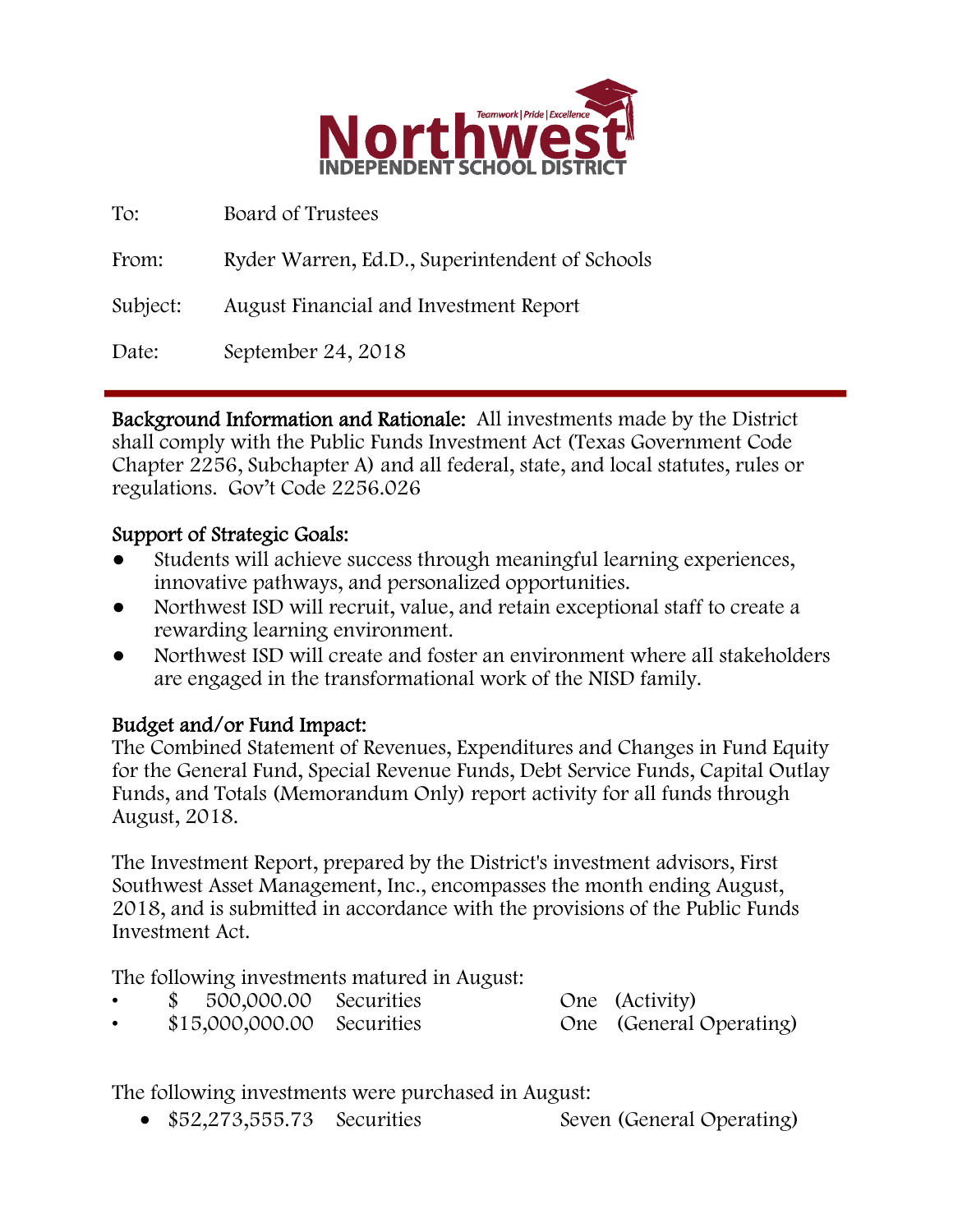Investments for the District's General Fund, Debt Service Funds, Capital Projects Funds, and Internal Service Funds total \$ 211,713,196.43 as of August 31, 2018.

|                            | Yield    |                  |
|----------------------------|----------|------------------|
|                            | tο       |                  |
| Fund                       | Maturity | Market Value     |
| General Fund               | 1.870%   | \$83,557,536.97  |
| Special Revenue Funds      | 1.973%   | 1,162,614.26     |
| Debt Service Funds         | 2.030%   | 23,852,972.25    |
| Capital Projects AFB Funds | 1.921%   | 46,011.59        |
| Capital Projects Funds     | 2.100%   | 103,094,061.36   |
| Total                      | 2.001%   | \$211,713,196.43 |

Board Policy states that, "The investment portfolio shall be diversified in terms of investment instruments, maturity scheduling, and financial institutions to reduce risk of loss resulting from over concentration of assets in a specific class of investments, specific maturity, or specific issuer."

#### Investment Instruments and Financial Institutions



| Portfolio Composition by Security Type |       | Portfolio Composition by Issuer |     |  |
|----------------------------------------|-------|---------------------------------|-----|--|
| Treasury                               | 53%   | Treasury                        | 53% |  |
| Local Government Investment Pool       | 12%   | TexPool                         | 12% |  |
| Bank Deposit                           | 23%   | Compass                         | 23% |  |
| <b>Agency Bullet</b>                   | 9%    | <b>FHLB</b>                     | 4%  |  |
| <b>Agency Disco</b>                    | $O\%$ | <b>FNMA</b>                     | 5%  |  |
| Certificates of Deposit                | 2%    | Greenbank                       | 2%  |  |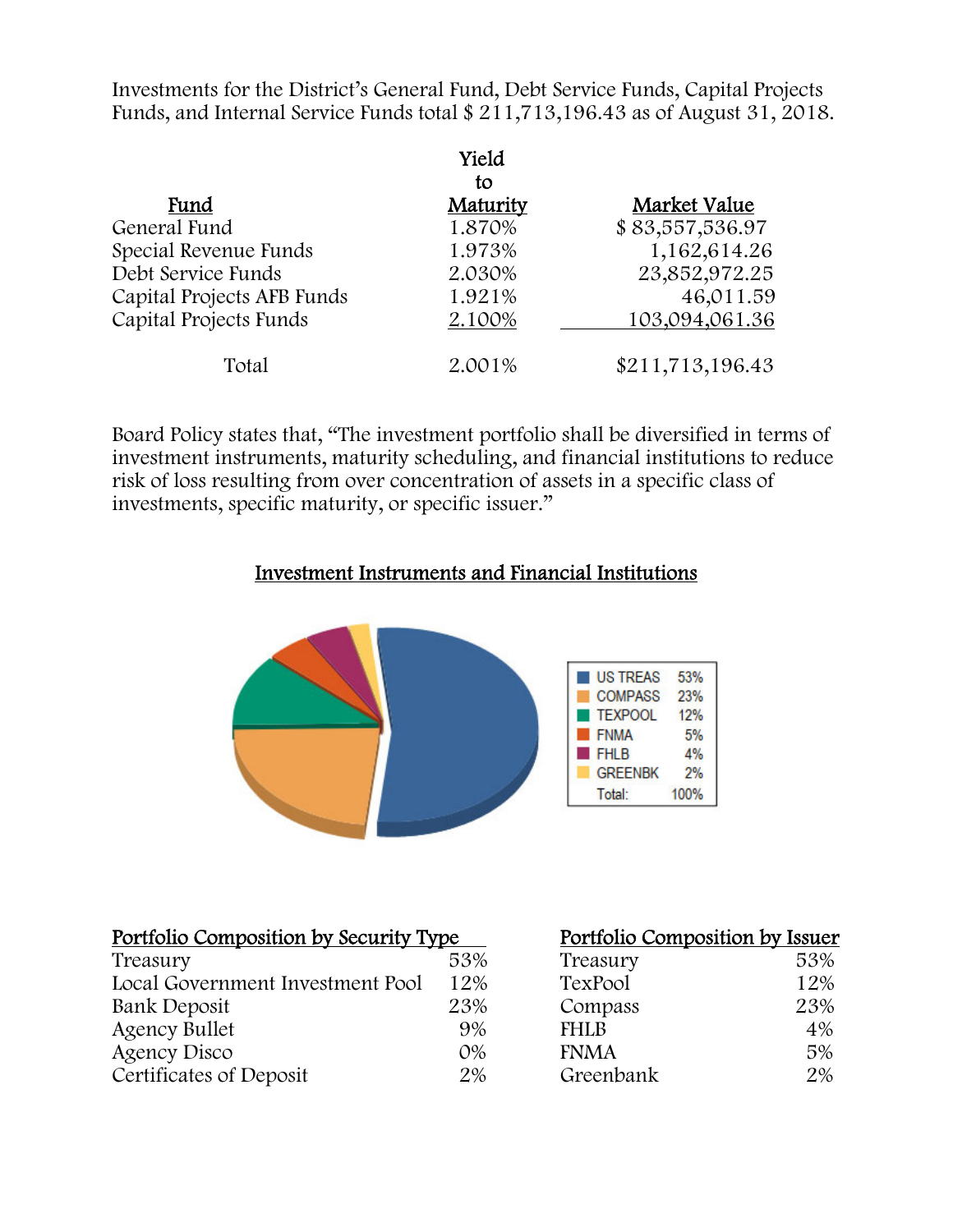### Maturity Scheduling



### **Maturity Schedule**

| Overnight       | 35% | \$73,659,086.43 |
|-----------------|-----|-----------------|
| $0 - 3$ Months  | 25% | \$52,440,225.00 |
| $3 - 6$ Months  | 28% | \$58,306,335.00 |
| $6 - 12$ Months | 13% | \$27,307,550.00 |

### Benchmark Comparison



Note 1: CMT stands for Constant Maturity Treasury. This data is published in Federal Reserve Statistical Release H.15 and represents an average of all actively traded Treasury securities having that time remaining until ma 1-year and 2-year CMT's are the daily averages for the previous 12-months.

Note 2: Benchmark data for TexPool is the monthly average yield.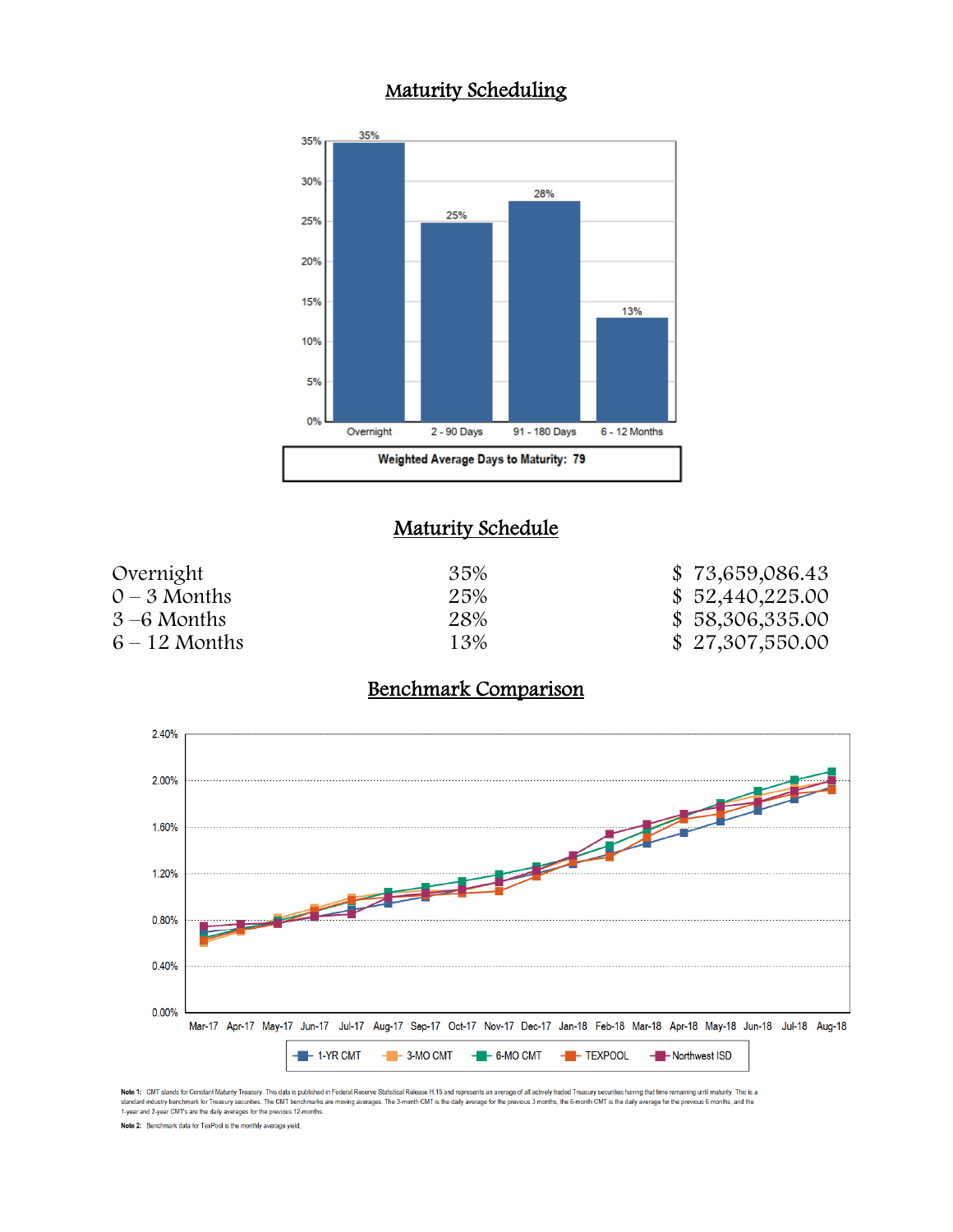

## TexPool Monthly Newsletter: August 2018

#### Trump challenges Fed's independence August 1, 2018

One of the defining characteristics about the Federal Reserve is that it operates independently from the rest of the U.S. government. Most politicians don't talk about it much, let alone tell it what to do publically. Of course, President Trump is not a typical politician, and it is not surprising he recently said he was "not thrilled" with the recent hikes because of their potential to stem economic growth. After all, he criticized former Chair Janet Yellen during his campaign (that time for keeping rates too low). Although Jerome Powell was named a Fed governor by the Obama administration, Trump nominated him to lead the central bank, and the president might think he has sway. Or maybe Trump is just saying this to the press because he knows he has no real pull.

The minutes from the Fed's June meeting showed that policymakers are comfortable with the pace of U.S. GDP growth, which lends more credence to the dot plot's indications for two more increases this year. But will Powell try to hold rates steady to please Trump or advocate raising them? If the latter, it could be a defiant message to Trump about the separation of the offices.

One thing to keep in mind is that the manipulation of interest rates is not the only tool the Fed is currently using to affect monetary policy. Its ongoing plan of letting Treasury and government agency securities roll off its \$4 trillion-plus balance sheet—known as quantitative tapering (QT)—has the potential to raise rates itself. The plan puts more supply in the marketplace, so a better price must be offered, leading to higher rates. This wasn't a major factor when QT began with \$30 billion removed in the fourth quarter of 2017. But in this quarter, \$120 billion will roll off and in the fourth quarter the number rises to \$150 billion. It is becoming a significant amount.